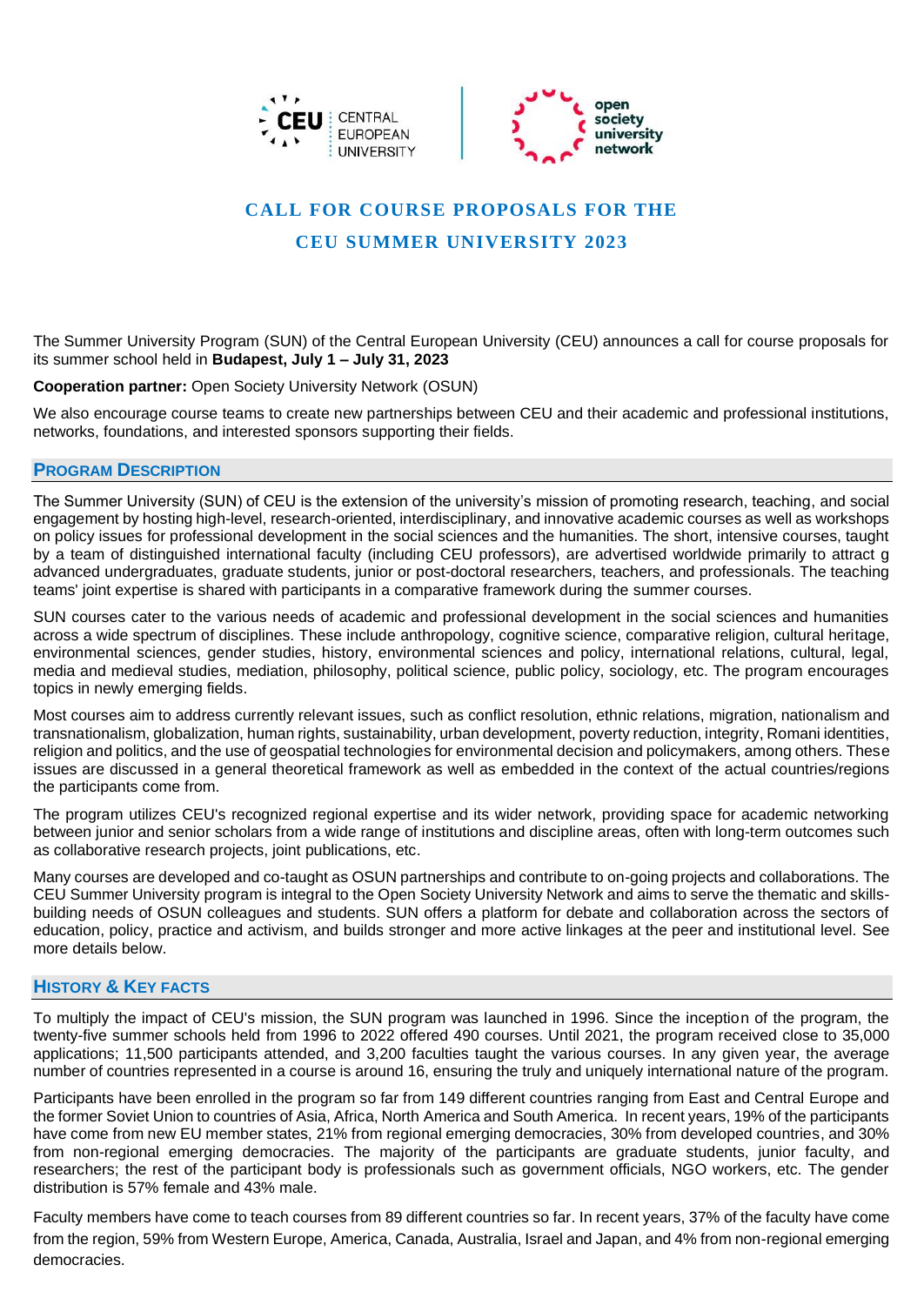### **PROGRAM TRACKS**

Courses typically last from one to two weeks. Based on the CEU credit hour system, each course has a teaching load of 1,200 minutes per week.

There are two tracks in the program:

- a) Track I: high-level, research-oriented courses for academics
- b) Track II: courses addressing the professional development needs of practitioners, policymakers, etc.

These one- or two-week courses provide high-level research training and/or deal with policy issues at a practical, applied level.

#### **FEES AND COSTS**

The standard participation costs, excluding travel, are the following in EUR:

|                                                                      | One-week course | Two-week course |
|----------------------------------------------------------------------|-----------------|-----------------|
| Tuition fee (varies by courses) *                                    |                 |                 |
| Accommodation (single<br>room:<br>EUR/night in the Residence Center) | 180             | 390             |
| Living expenses                                                      | 150             | 250             |
| Total                                                                | 630-1130        | 1190-1540       |

\* Fees for institutions can be set at a higher rate.

#### **Tuition revenue policy**

CEU charges a subsidized tuition fee to SUN participants except to those who receive a fee waiver as part of their OSUN or other scholarships. This tuition revenue is used to contribute to the overhead costs of the program such as classroom facilities, IT, maintenance, etc.

CEU collects and keeps 100% of the net tuition revenue (after 27% VAT deduction). Based on the various funding schemes proposed by the courses and approved by the SUN Board, courses can use an agreed percentage of the fees collected to cover some of their costs.

#### **Financial aid for course participants**

#### **Tuition waivers**

In addition to the faculty, researchers, staff, and students formally enrolled in the Open Society University Network [\(OSUN](https://opensocietyuniversitynetwork.org/about/members/)  [member institutions\)](https://opensocietyuniversitynetwork.org/about/members/) and students enrolled in [CIVICA](https://www.civica.eu/who-we-are/campuses/) (The European University of Social Sciences), the program awards tuition waivers to 15-20 percent of outstanding applicants per course.

#### **Scholarships**

In addition to tuition waivers, we can only grant participants scholarships to support accommodation and/or travel and/or stipend in case the course organizers can mobilize external, non-CEU funding for scholarships through grant applications, partnership agreements, etc.

If the course is selected for OSUN support, OSUN participants are eligible for a Scholarship covering accommodation, travel and visa, and a stipend for living costs.

### **APPLICATION GUIDELINES**

#### **Funding for course costs**

SUN provides a core budget only for a limited number of courses; therefore, proposal authors are *encouraged to try and supplement this core budget wherever possible.* Seeking external funding is encouraged in the following expenditure categories:

- Contribution to course costs (honoraria and/or travel and/or accommodation of faculty and social programs)
- Scholarships for participants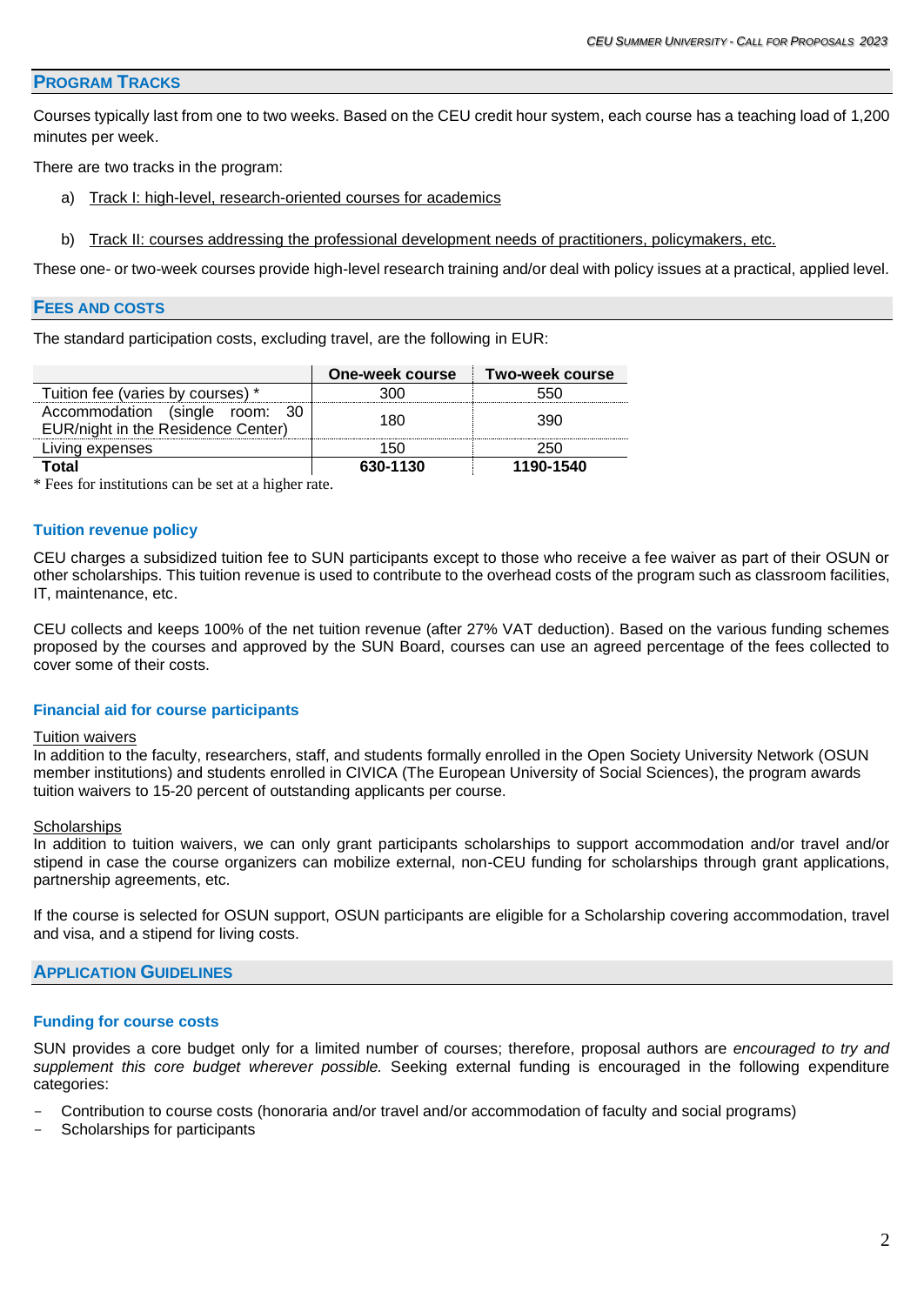#### a) OSUN funding

OSUN will support the development of courses conceived in partnership between CEU and OSUN faculty and addressing the broadly defined thematic and programmatic priorities of OSUN, as well as provide competitive scholarships to participants affiliated to OSUN partner institutions to attend SUN courses.

The OSUN-SUN course should be co-directed by a CEU faculty or staff member and a counterpart(s) from an OSUN partner university(ies), have clear relevance to OSUN's mission, and address the following themes of priority within the broad fields of social sciences, humanities, and liberal arts:

- o Democratic Practice
- o Sustainability and Climate
- o Inequalities
- o Human Rights
- o Global Justice
- o Arts and Society
- o Global Public Health

Further details about OSUN collaboration opportunities [here.](https://summeruniversity.ceu.edu/sites/default/files/2022-03/OSUN%20SUN%20proposals%20-priorities-2023.pdf)

Applicants wishing to be considered for OSUN funding shall submit the standard SUN application package (as per the *Required documents for the complete course proposal* described below). In developing their applications, they are requested to consider the OSUN priorities and reflect them in the SUN course proposal description.

b) Applicants' home institutions (e.g., travel grants for Ph.D. students and faculty from departments)

c) Establishment of an institutional partnership between CEU and another university, research institute, international organizations (our current and previous partners include the Council of Europe, UNDP, International IDEA, etc.)

### d) European Union research projects

SUN can be part of a consortium for performing the task of dissemination of research results of an EU research project.

e) Foundations supporting research, and /or summer schools (e.g., Volkswagen, Friedrich Ebert Stiftung, etc.)

The SUN office is ready to provide assistance with the preparation of joint applications where needed. Proposal authors can contact [Eva Gedeon,](mailto:gedeone@ceu.edu) SUN Director to discuss possible funding schemes during the proposal preparation phase.

### **Course director's role**

Each course is convened and led by a course director (in collaboration with one or two co-directors), who is responsible for the academic content and the organization of the course. As each course is allotted its own budget, they are the budget administrators as well. Detailed tentative budgets will be prepared by the SUN office staff in co-operation with course directors during the course application preparation process to see whether the proposed course can be financed from the available funding/projected revenues, or whether some adjustments should be made before finalizing the application.

### **Faculty**

### **Composition**

The course director recruits *an international team* of co-teachers, who design the course content, the syllabus, the reading lists, etc. in close co-operation. Holding a Ph.D. is a minimum requirement for faculty with research format courses. The SUN course teams are expected to aim for diversity in terms of their geographical, institutional, and disciplinary background. Preferably, they are composed of an even mix of

- outstanding scholars and/or practitioners from the global North and the global South, wherever the geographical diversity of expertise is relevant to the course topics.
- CEU and non-CEU based faculty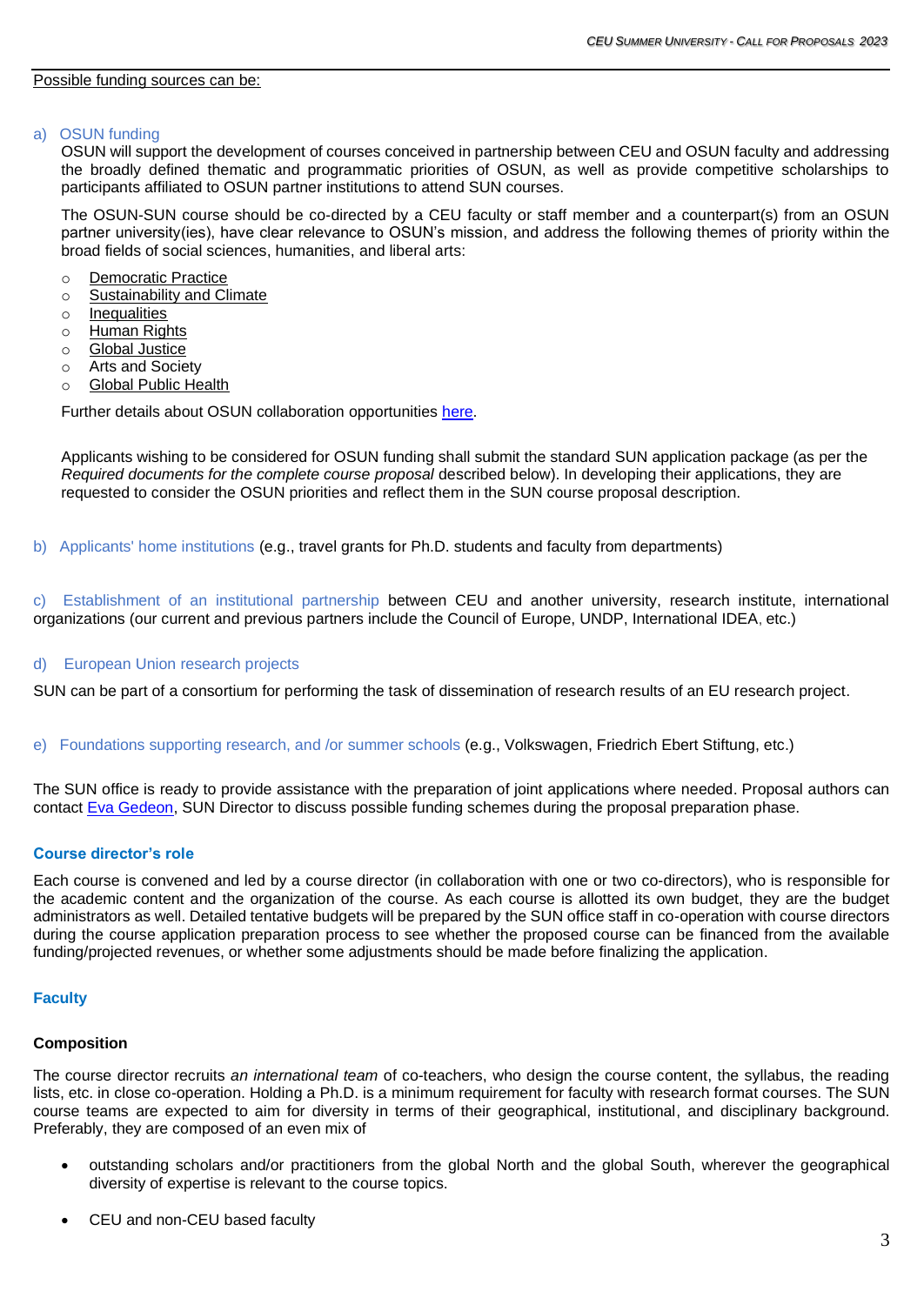*Applicants outside CEU are strongly encouraged to contact CEU faculty whose work is relevant to the proposed course about their possible participation. When the CEU Summer University Board decides about course proposals, the way in which the summer course contributes to the academic interests and developments of CEU faculty members and their departments is an important selection criterion.*

Course proposals submitted for OSUN support are expected to be co-designed in collaboration between CEU faculty or staff members and counterpart(s) from OSUN partner universities. Engagement of scholars from the OSUN universities in the global South is particularly encouraged.

#### **Number of teachers**

Ideally, a course is envisaged to be taught by 4-5 core faculty members. (One or two, preferably local guest speakers can also be added if necessary and the budget can cover it.) Deviation from this proposed format is also possible in well-justified cases and when the budget allows for a larger team.

#### **Expected length of stay/level of involvement**

Faculty members are encouraged to be available for the entire period for the participants during their stay, preferably outside classes as well. If their schedule does not allow for this, they can participate only in part of the course.

#### **Course administration**

Course directors can hire a coordinator to help with administrative tasks as the budget permits. The SUN Office is responsible for the overall organization of the courses in terms of recruitment, processing applications, taking care of travel and housing arrangements, etc.

### **Teaching mode**

#### **Pre-course engagement**

Each course has an interactive site designated to it, where each participant and faculty member can create their profile and post distance learning materials, readings, pre-course assignments, hold electronic seminar discussions, and circulate messages before and during the course.

#### **During the summer course**

In addition to the academic quality of the course, one of the major contributors to its success is the variety of teaching modes it employs. Course proposal authors are encouraged to include a broad range of teaching methods, such as lectures, intensive reading seminars, discussions, individual and group projects, presentations, field trips, etc., thus avoiding lectures being the dominant medium for teaching. SUN courses aim to provide a model in terms of course design and methodology as well by exposing participants to a diversity of teaching methods they could adopt and experiment with within their own teaching.

#### **Teaching mode – in-person and online**

The summer school offers residential courses. We anticipate that the post-pandemic recovery in 2022 will allow to hold fully residential courses, with faculty and participants engaging in person, with full observance of safety measures actual at the time.

In 2020 and 2021 we held courses online and have gathered experience in running summer courses in the virtual space as well. We will be open to consider proposals to hold online courses even after the pandemic has subsided, if that serves the scope and purpose of the course or the needs of access for the target audience.

**HOW TO APPLY?**

# **Option I**

**Two-stage submission process** with a simplified first stage and the provision of more materials in the second stage once the proposal has passed the first one.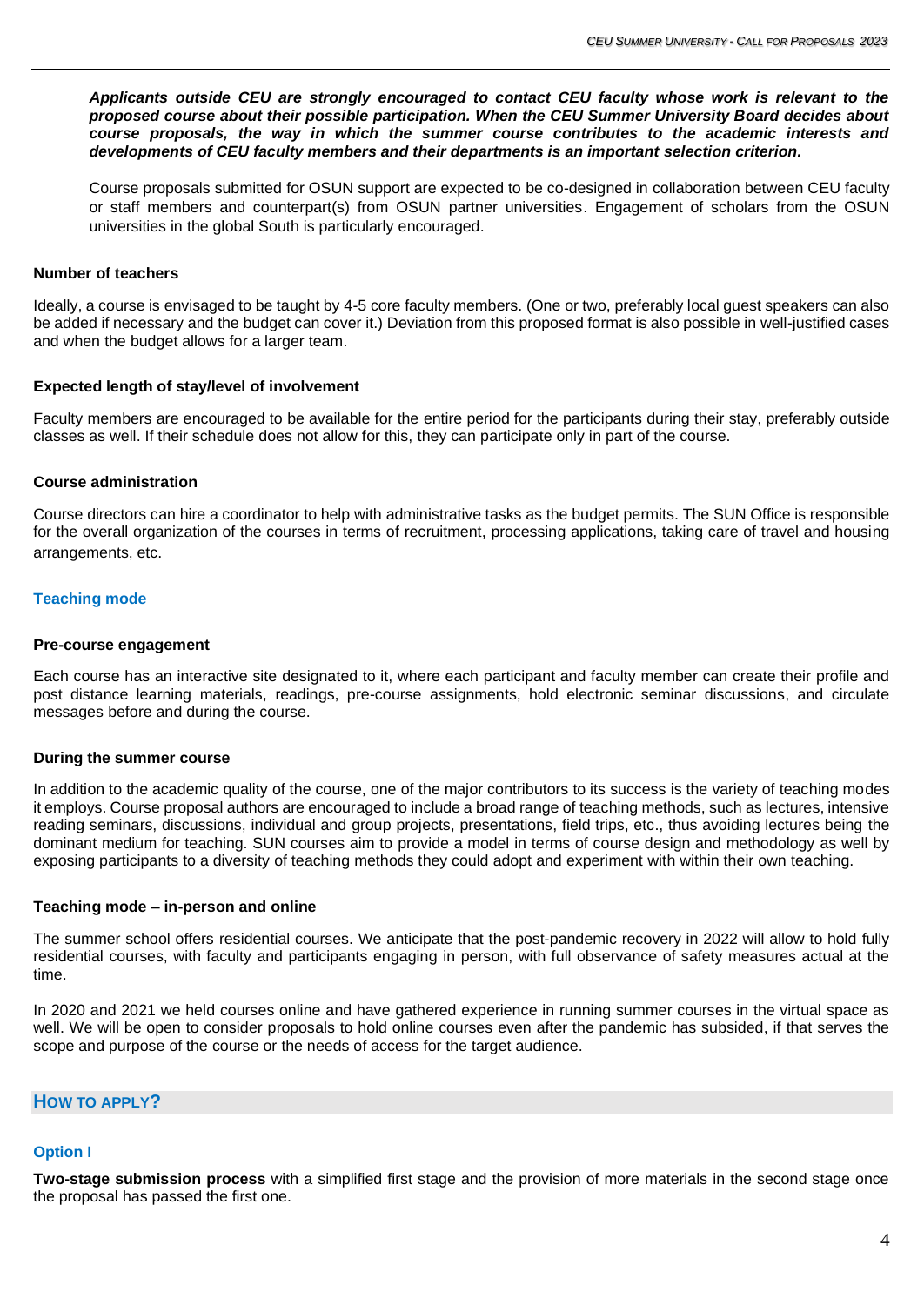## *1. Submission of a draft proposal, deadline: May 3, 2022*

Proposal authors are requested to submit a preliminary draft to Eva Gedeon by [email](mailto:gedeone@ceu.edu) with

- a brief description of the course concept (1-2 pages, including the length of the course)
- a short explanation of how the course contributes to SUN's mission and the academic development of CEU faculty/departments
- an indication of whether funding is expected from outside sources or CEU sources; if CEU is expected to (co-) fund the course, approximately how much the course requests
- a faculty list with CV's and publication lists

## *2. Feedback on draft proposals, deadline: May 31, 2022*

The CEU Summer University Board will review draft proposals and make a decision:

a) invite a full submission (which does not guarantee final approval)

b) reject the draft proposal in case it is not in line with SUN's mission or CEU's institutional goals with SUN described in the Call for Proposals.

## *3. Submission of the complete course proposal, deadline: June 20, 2022*

## **Option II**

## **One-stage submission of new full proposals, deadline**: *June 20, 2022*

If a proposal author does not wish to take advantage of the two-stage process and receive feedback from the CEU Summer University Board before submitting the complete proposal, the first stage of sending a draft proposal can be skipped. Full (single-staged) proposals should be submitted by June 20, 2021.

## **Option III**

## **One-stage submission of repeat full proposals,** *deadline: August 12, 2022*

Repeat courses are requested to submit a one-stage full proposal by August 12, 2022.

### **REQUIRED DOCUMENTS FOR SUBMISSION OF THE COMPLETE COURSE PROPOSAL**

Each complete course proposal should contain the following:

- 1. PROPOSAL
	- Statement of Purpose (1 page)
	- Pre-requisites for the course
	- Course overview [\(download template\)](https://summeruniversity.ceu.edu/sites/default/files/2021-04/03-Course%20Overview%20template.docx)
	- A short statement about the proposed ways of performance evaluation and expected course outcomes
	- Indication of potential interest from the target audience
	- A short statement about gender equity
	- Repeat proposals
- 2. SUPPORTING DOCUMENTS
	- Proposal summary datasheets I [\(download template\)](https://summeruniversity.ceu.edu/sites/default/files/2021-04/01-DATASHEET%20I%20-%20Course%20summary%20data.docx)
	- Faculty datasheets II [\(download template\)](https://summeruniversity.ceu.edu/sites/default/files/2021-04/02-DATASHEET%20II%20-%20Faculty%20data.docx)
	- Faculty CVs and letters of intent [\(download template\)](https://summeruniversity.ceu.edu/sites/default/files/2022-03/04-Letter-of-intent-2023_0.docx)
	- Tentative budget (download a sample budget for **OSUN-SUN** proposals (USD) or [CEU-SUN proposals](https://summeruniversity.ceu.edu/sites/default/files/2022-03/05-Budget%20sample-EUR-CEU%20SUN-2023.xls) (EUR))

## **1. PROPOSAL**

## **Statement of Purpose (1 page)**

- Course rationale, aims and objectives
- Benefits for CEU (how the course can help fulfill the stated mission of SUN and contribute to the academic and /or professional development of CEU faculty members and their departments)
- OSUN priorities in case of a joint SUN-OSUN application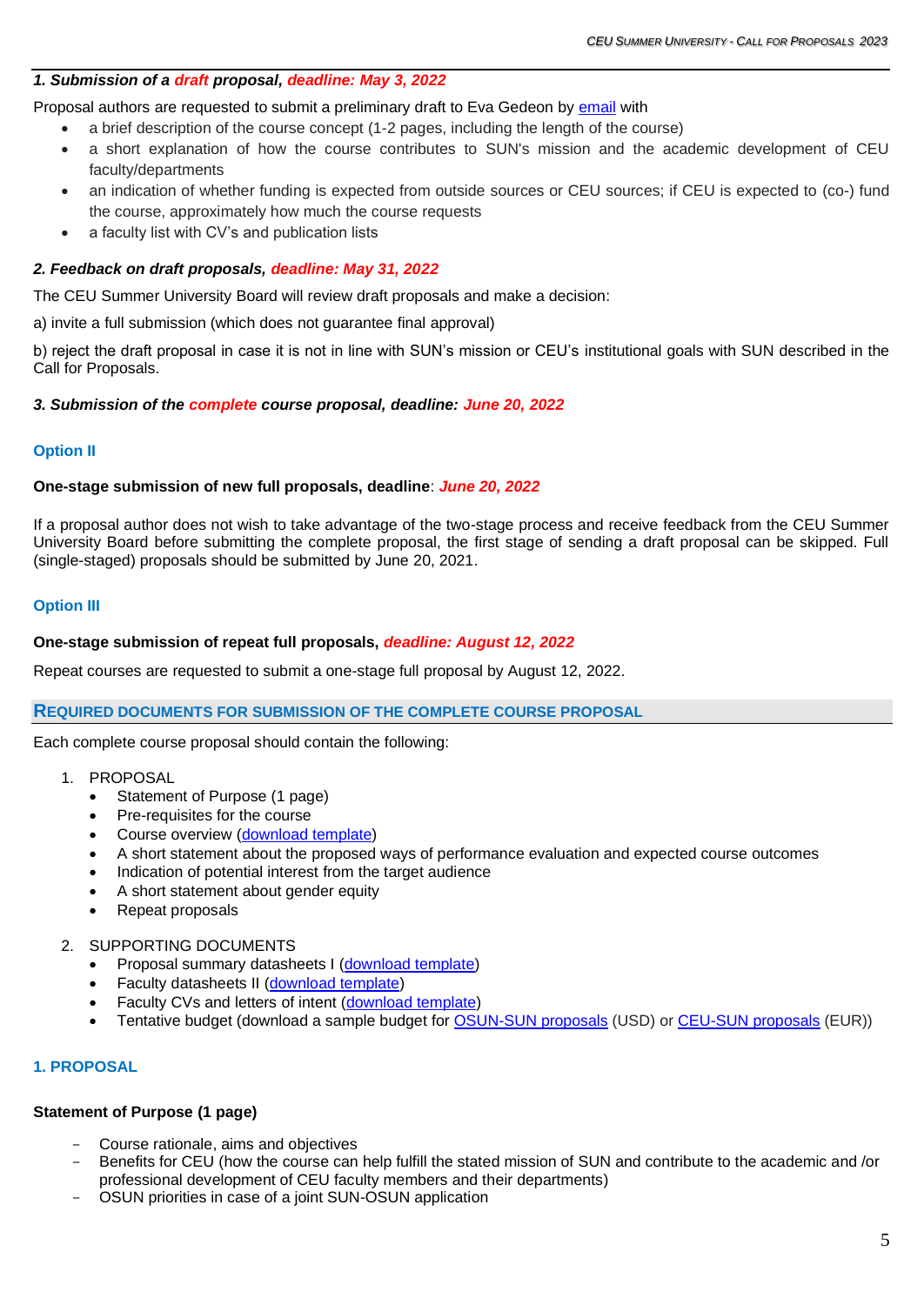## **Pre-requisites for the Course/Target Audience**

The course intends to bring together XXX. We envisage that the course could be of interest for:

• XXX

As a prerequisite for the course, participants need to demonstrate XXX.

## **Course Overview**

Daily Schedule [\(download template\)](https://summeruniversity.ceu.edu/sites/default/files/page-files/03-Course%20Overview%20template.docx)

## Bibliography

A list of **articles and books** used by faculty in designing the course. This list may be used as recommended or background reading for participants.

## **Performance Assessment/Expected Outcomes**

By the end of the summer course, participants will (xxxx learning outcomes)

Assessment of the participants' work will be based on: *e.g.:*

- class participation and discussion of readings
- case studies-home assignments presented
- consultations with faculty

All participants receive a certificate of attendance upon successful completion of the course. In order to gain this certificate, participants will be expected to attend and actively participate in all classes and complete assignments required by the course. In addition, all SUN courses will issue ECTS credits (typically 1 credit per week).

### **Potential Interest by Target Audience**

Aside from the SUN standard advertisement channels, the project would be advertised through: xxx

### **A statement about gender equity**

*(in line with CEU's "Policy on gender equity at academic events and summer schools")*

Course organizers should be attentive to the need to address gender equity when the invited speakers for an event are selected and should include a section addressing this issue by stating either

a) that he invited speakers have a good balance of male and female speakers, or b) explain how efforts were made and why such a balance could not be achieved

Course organizers are encouraged to consult appropriate sources for advice on how to achieve gender balance at academic events. (For example, [http://feministphilosophers.wordpress.com/2011/03/26/how-to-avoid-a-gendered](http://feministphilosophers.wordpress.com/2011/03/26/how-to-avoid-a-gendered-conference/)[conference/](http://feministphilosophers.wordpress.com/2011/03/26/how-to-avoid-a-gendered-conference/) or [http://forgenderequityatconferences.blogspot.hu/2012/09/q.html\)](http://forgenderequityatconferences.blogspot.hu/2012/09/q.html)

### **Repeat proposals**

Repeat proposals without any major change in faculty or content should contain an **additional statement** presenting a strong academic argument why the same course should be held again. **Please highlight revisions that have been made in the course content (topics, bibliography, resources, etc.), faculty composition, methodology, etc.**

## **2. SUPPORTING DOCUMENTS**

### **Proposal summary datasheets**

- **Datasheet I** Summary of course details [\(download template\)](https://summeruniversity.ceu.edu/sites/default/files/2021-04/01-DATASHEET%20I%20-%20Course%20summary%20data.docx)
- **Datasheet II** Faculty information [\(download template\)](https://summeruniversity.ceu.edu/sites/default/files/2021-04/02-DATASHEET%20II%20-%20Faculty%20data.docx)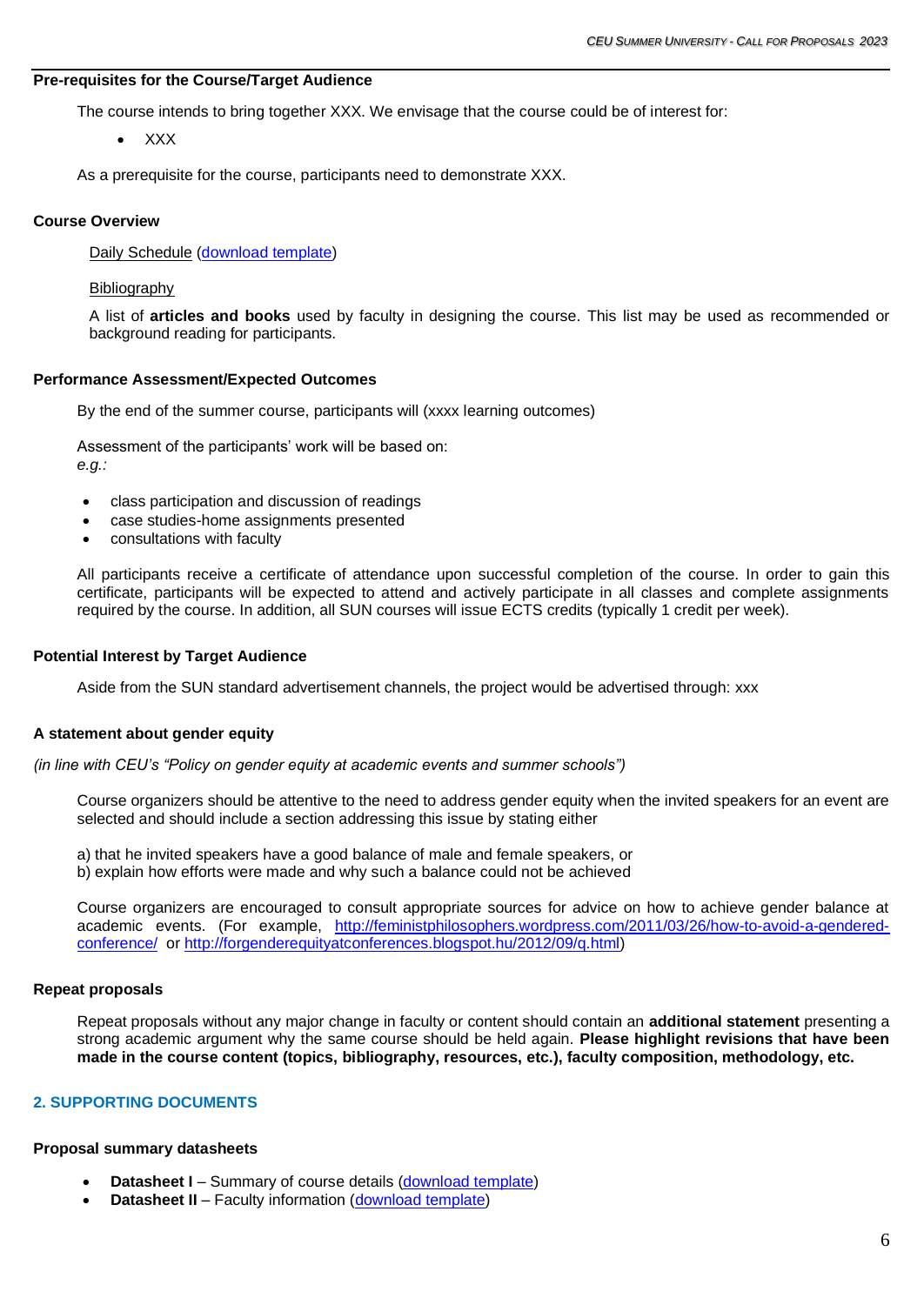## **Faculty CVs and letters of intent**

- CV and publication list CVs should not be longer than 2-4 pages, publication lists should contain selected publications, e.g., from the past 10 years, or 10 most important ones, etc.
- letter of intent [\(download template\)](https://summeruniversity.ceu.edu/sites/default/files/2022-03/04-Letter-of-intent-2023_0.docx)

## **Tentative Budget**

(Download a sample budget for [OSUN-SUN proposals](https://summeruniversity.ceu.edu/sites/default/files/2022-03/06-Budget%20sample-USD-OSUN-2023.xlsx) (USD) or [CEU-SUN proposals](https://summeruniversity.ceu.edu/sites/default/files/2022-03/05-Budget%20sample-EUR-CEU%20SUN-2023.xls) (EUR)) We will assist proposal authors in the preparation of a tentative budget during the course application process to see how the costs of the proposed course can be covered. Please contact [Eva Gedeon](mailto:gedeone@ceu.edu) to discuss the budget.

### **REVIEW AND SELECTION**

### *1. Submission of proposals*

#### *Two-stage submissions:*

- Draft proposals: May 3, 2022
- Final proposals: June 20, 2022

One-stage submissions:

- Full proposals: June 20, 2022
- Repeat courses: August 12, 2022

Applications should be sent by [email](mailto:gedeone@ceu.edu) to Éva Gedeon, SUN Director, SUN Office in Word and Excel format.

#### *2. Review and selection*

- Draft proposals will be reviewed by the CEU Summer University Board by May 31, 2022.

- Final proposals will be reviewed by external evaluators and the SUN Board in terms of quality and relevance to the mission and stated priorities of the summer program and CEU's institutional goals (see the selection criteria below). The SUN Office may contact proposal authors for further information or to make recommendations.

### *3. Notification*

All proposal authors will receive notification about the results of review and selection via e-mail. Notification of selection will take place by the end of October 2022.

## **CRITERIA FOR SELECTION**

In selecting proposals, the SUN Board will take into consideration:

### • **Experience and expertise of the proposed faculty**

Holding a Ph.D. is a minimum requirement for faculty with research format courses. Preference will be given to proposals that include internationally recognized, outstanding scholars in their fields.

### • **The proposal's added value to CEU and/or OSUN and its adherence to the program mission and priorities outlined in the Call**

Preference will be given to the proposals that demonstrate the course's contribution to the academic and professional advancement of CEU faculty members and their departments. In the case of OSUN proposals, their relevance to the priorities and on-going initiatives of OSUN will be considered.

## • **Interdisciplinary and innovative approaches**

Proposals with interdisciplinary approaches offering fresh insight into research issues presented in an innovative course design are preferred.

### • **Quality of the course overview (relevance, coherence, etc.)**

Proposal authors are kindly advised to submit a fairly detailed and concrete overview of the course (even if tentative at this stage), based on which the proposal evaluators can form an informed assessment of the course in their review.

### • **A balanced composition of the teaching team**

Wherever relevant for the course topics, preference is given to applications that propose a teaching team composed of an even, dynamic mixture of regional and Western scholars/experts, who are sensitive to and knowledgeable about the